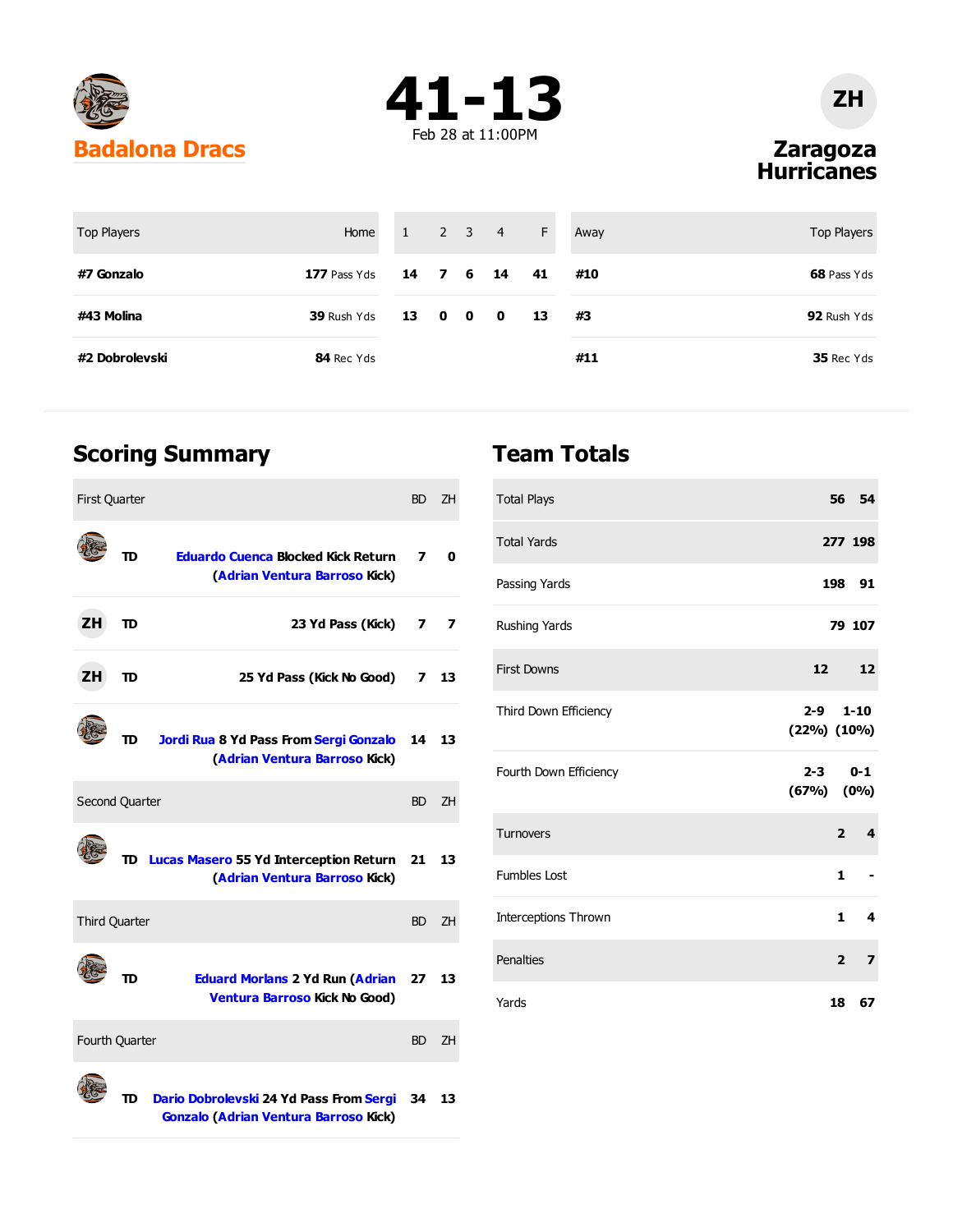#### Fourth Quarter BD ZH

**REA TD Jordi Rua 24 Yd Pass FromSergi Gonzalo 41 13 (Adrian Ventura Barroso Kick)**

## **Offense**

| Passing                | Comp/Att Yds TD Int Long 2PT |                         |                          |                |    |                              | Passing      | Comp/Att Yds TD Int Long 2PT |                         |                          |                          |                 |  |
|------------------------|------------------------------|-------------------------|--------------------------|----------------|----|------------------------------|--------------|------------------------------|-------------------------|--------------------------|--------------------------|-----------------|--|
| #7 S. Gonzalo          | 12 / 24 177                  |                         | 3                        | $\blacksquare$ | 24 | $\overline{\phantom{a}}$     | $\#10$       | $6/21$ 68                    |                         | $\mathbf 1$              | $\mathbf{1}$             | 25              |  |
| #3 C. Benedetto        | $3/7$ 21                     |                         | $\overline{\phantom{a}}$ | 1              | 18 | $\qquad \qquad \blacksquare$ | #3           | 1/1                          | 23                      | $\mathbf{1}$             | $\overline{\phantom{0}}$ | 23              |  |
| Rushing                |                              | Att Yds TD Long Fum 2PT |                          |                |    |                              | Rest of team | 0/3                          |                         |                          | 3                        |                 |  |
| #43 E. Molina          | 8                            | 39                      |                          | 9              |    |                              | Rushing      |                              | Att Yds                 |                          |                          | TD Long Fum 2PT |  |
| #26 E. Morlans         | 6                            | 26                      | $\mathbf{1}$             | 12             | 1  |                              | #3           |                              | 12 92                   |                          | 23                       |                 |  |
| #3 C. Benedetto        | 3                            | 11                      | $\overline{\phantom{0}}$ | 5              |    |                              | #10          | $\overline{\phantom{a}}$     | 6                       | $\overline{a}$           | 22                       |                 |  |
| #70 Q. Jaen            | 1                            | 6                       |                          | 6              |    |                              | #87          | 1                            | 6                       |                          | 6                        |                 |  |
| #7 S. Gonzalo          | 2 <sup>1</sup>               | $-3$                    |                          |                |    |                              | #1           | $\mathbf{1}$                 | $\mathbf{1}$            | $\overline{\phantom{a}}$ | $\mathbf{1}$             |                 |  |
| Receiving              |                              | Rec Yds TD Long Fum 2PT |                          |                |    |                              | Rest of team | 1                            | $\overline{\mathbf{2}}$ |                          | $\overline{\mathbf{2}}$  |                 |  |
| #2 D. Dobrolevski      | $\mathbf{z}$                 | 84                      | $\mathbf{1}$             | 24             |    |                              | Receiving    |                              | Rec Yds TD Long Fum 2PT |                          |                          |                 |  |
| #6 J. Rua              | 3                            | 52                      | $\overline{2}$           | 24             |    |                              | #11          | $\overline{2}$               | 35                      | $\mathbf{1}$             | 23                       |                 |  |
| #25 N. Lester          | $\mathbf{2}$                 | 31                      | $\blacksquare$           | 23             |    |                              | #3           | $\mathbf{1}$                 | 21                      | $\blacksquare$           | 21                       |                 |  |
| #11 A. Ventura Barroso | $\overline{\mathbf{2}}$      | 17                      |                          | 14             |    |                              | #85          | $\overline{2}$               | 20                      | $\mathbf{1}$             | 25                       |                 |  |
| #42 J. Fernandez       | $\mathbf{1}$                 | 14                      |                          | 14             |    |                              | #87          | 2                            | 15                      |                          | 10                       |                 |  |

## **Defense**

|                  |  |  | Tk Ast Sck TFL Sfty Int Fum Blks TD                                                                                                                                                                                                                                                                                                                                                                                                                        |  |  |              |  |  | Tk Ast Sck TFL Sfty Int Fum Blks TD |  |  |
|------------------|--|--|------------------------------------------------------------------------------------------------------------------------------------------------------------------------------------------------------------------------------------------------------------------------------------------------------------------------------------------------------------------------------------------------------------------------------------------------------------|--|--|--------------|--|--|-------------------------------------|--|--|
|                  |  |  |                                                                                                                                                                                                                                                                                                                                                                                                                                                            |  |  | Rest of team |  |  |                                     |  |  |
| #50 Y. El Alami  |  |  | $3 \quad 1 \quad 3 \quad 4 \quad 5 \quad 6 \quad 7 \quad 8 \quad 7 \quad 8 \quad 8 \quad 7 \quad 8 \quad 9 \quad 9 \quad 1 \quad 1 \quad 2 \quad 3 \quad 4 \quad 5 \quad 6 \quad 7 \quad 8 \quad 8 \quad 7 \quad 8 \quad 8 \quad 9 \quad 9 \quad 1 \quad 1 \quad 2 \quad 3 \quad 4 \quad 5 \quad 6 \quad 7 \quad 8 \quad 8 \quad 8 \quad 9 \quad 1 \quad 1 \quad 2 \quad 3 \quad 4 \quad 3 \quad 5 \quad 6 \quad 7 \quad 8 \quad 8 \quad 8 \quad 9 \quad $ |  |  |              |  |  |                                     |  |  |
| #29 P. Cunillera |  |  | $2 \cdot 1$ 1 and 1 and 1 and 1 and 1 and 1 and 1 and 1 and 1 and 1 and 1 and 1 and 1 and 1 and 1 and 1 and 1 and 1 and 1 and 1 and 1 and 1 and 1 and 1 and 1 and 1 and 1 and 1 and 1 and 1 and 1 and 1 and 1 and 1 and 1 and 1 a                                                                                                                                                                                                                          |  |  |              |  |  |                                     |  |  |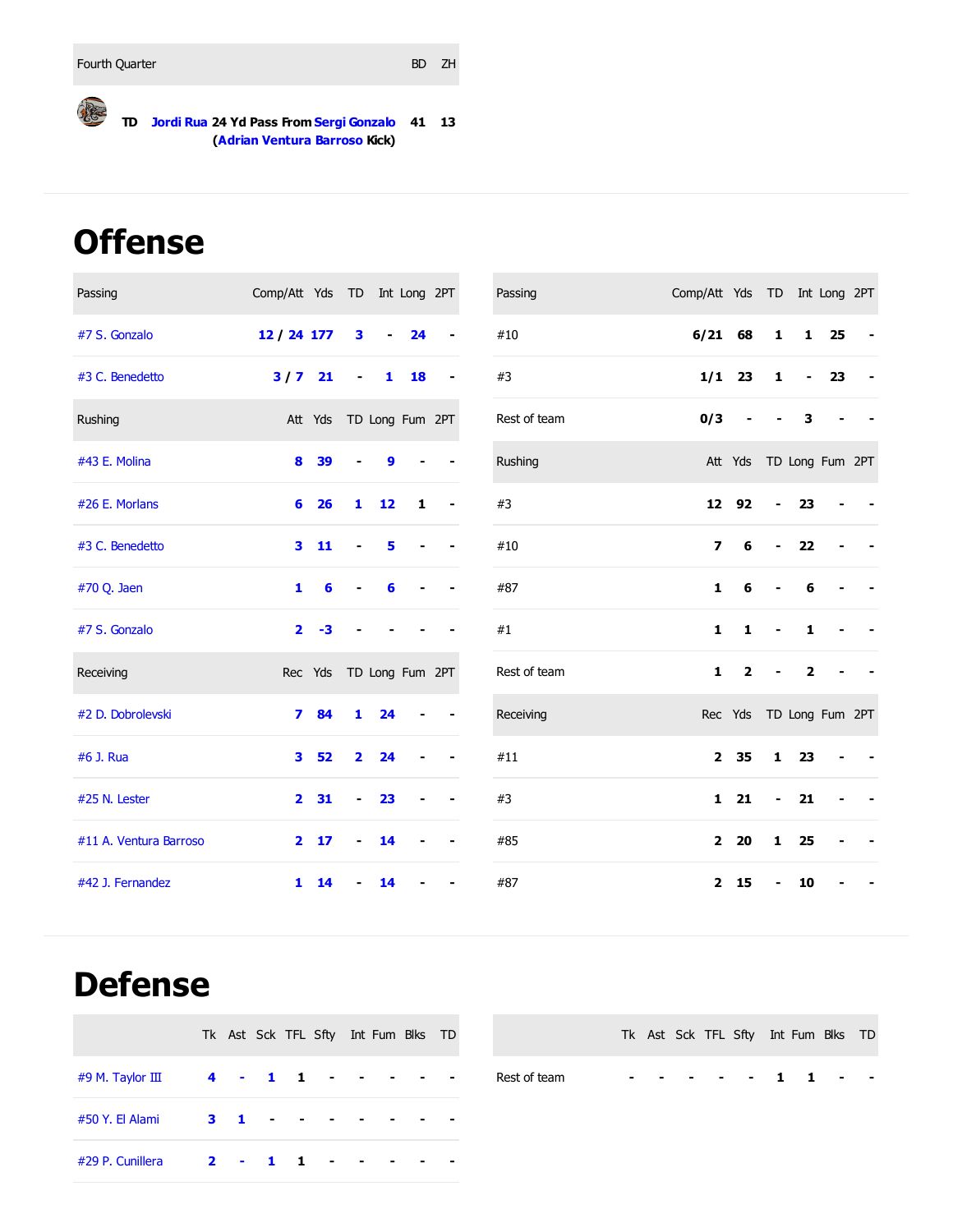|                  |                         |                         |   |              | Tk Ast Sck TFL Sfty Int Fum Blks |                         |                         | TD |
|------------------|-------------------------|-------------------------|---|--------------|----------------------------------|-------------------------|-------------------------|----|
| #20 L. Masero    | $\overline{2}$          | 1                       |   |              |                                  | $\overline{\mathbf{2}}$ |                         | 1  |
| #13 E. Sabater   | $\overline{\mathbf{2}}$ |                         |   | 1            |                                  |                         |                         |    |
| #99 E. Cuenca    | $\overline{2}$          | 1                       |   |              |                                  |                         |                         | 1  |
| #51 F. Archilla  | $\overline{\mathbf{2}}$ | ۰                       | 1 | $\mathbf{1}$ |                                  |                         |                         |    |
| #31 M. Casajuana | $\overline{\mathbf{2}}$ | 1                       |   |              |                                  |                         |                         |    |
| #7 S. Gonzalo    | 1                       |                         |   |              |                                  |                         |                         |    |
| #25 N. Lester    | 1                       |                         |   |              |                                  | $\overline{2}$          |                         |    |
| #55 N. Knoblauch | 1                       | $\overline{\mathbf{2}}$ | 1 | 1            |                                  |                         |                         |    |
| #24 C. Brugnani  | 1                       | 3                       |   |              |                                  |                         |                         |    |
| #1 A. Posito     | 1                       | 1                       |   |              |                                  |                         |                         |    |
| #23 J. Brugnani  | 1                       |                         |   |              |                                  |                         |                         |    |
| #36 P. Tricas    | 1                       |                         |   |              |                                  |                         |                         |    |
| #59 E. Pizarro   | 1                       |                         |   |              |                                  |                         |                         |    |
| Rest of team     |                         |                         |   |              |                                  |                         | $\overline{\mathbf{2}}$ |    |

# **Special Teams**

| <b>Kickoff Returns</b> |                         | Ret Avg TD Long      |         |
|------------------------|-------------------------|----------------------|---------|
| #2 D. Dobrolevski      |                         | $2 \quad 29$         | 32      |
| #23 J. Brugnani        |                         | 1 15                 | - 15    |
| Rest of team           | 1                       | 0                    |         |
| <b>Punt Returns</b>    |                         | Ret Avg TD Long      |         |
| #23 J. Brugnani        |                         | $2 \quad 24$         | 38      |
| Rest of team           | $\overline{\mathbf{4}}$ | 0                    |         |
| Kicking                | FG                      | % PAT Pts            |         |
| #11 A. Ventura Barroso | 0                       | 0.0<br>$\frac{0}{0}$ | 5.<br>5 |

| <b>Kickoff Returns</b> |   | Ret Avg TD Long |        |                  |
|------------------------|---|-----------------|--------|------------------|
| Rest of team           |   | 7 0             |        |                  |
| <b>Punt Returns</b>    |   | Ret Avg TD Long |        |                  |
| Rest of team           |   | 3 0             |        |                  |
| Kicking                |   | FG % PAT Pts    |        |                  |
| Rest of team           |   |                 | $-1$ 1 |                  |
| <b>Kickoff</b>         |   |                 |        | Num Yrds Long TB |
| Rest of team           | 4 |                 |        |                  |
| Punting                |   | Num Avg In Long | 20     |                  |